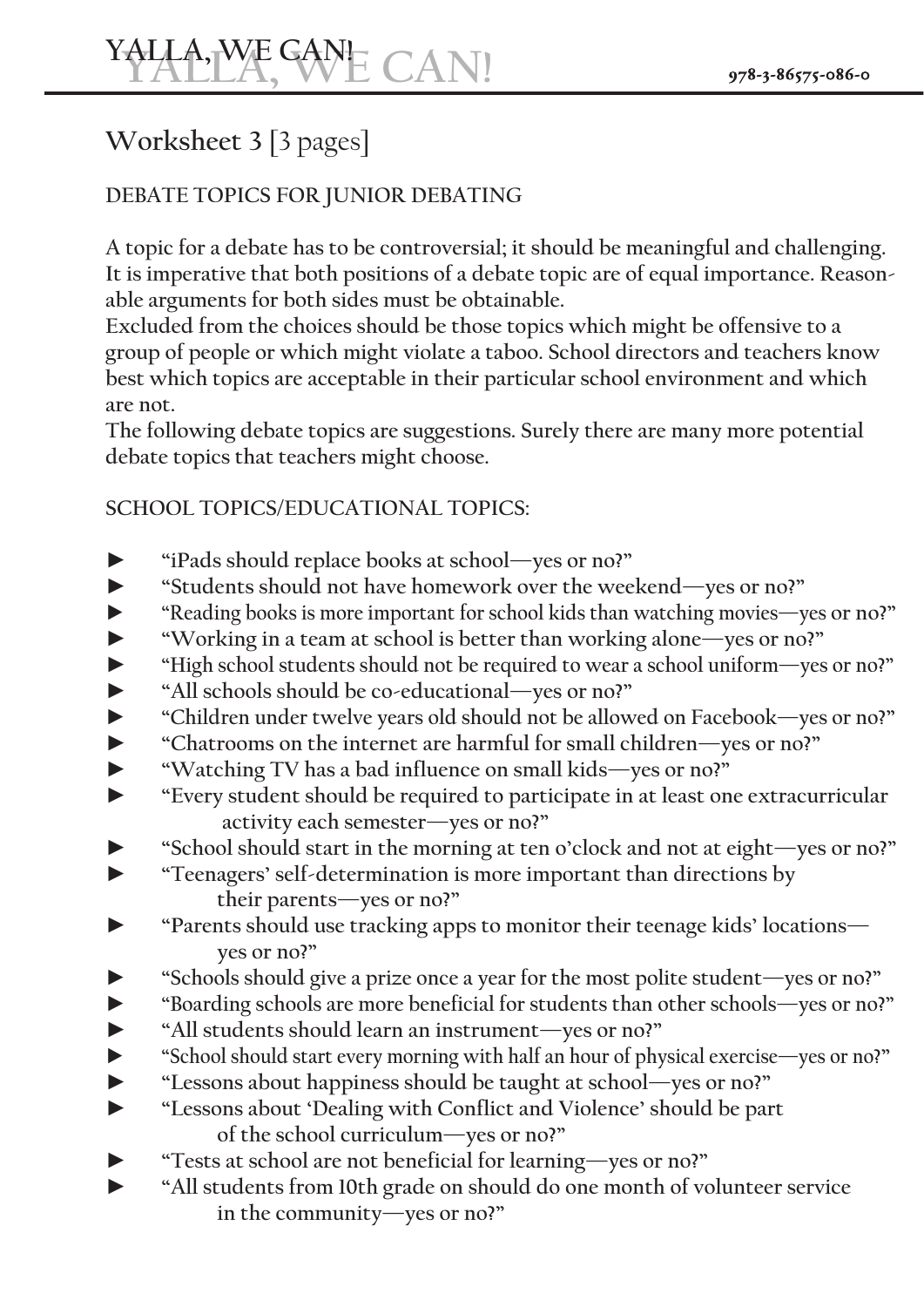#### **GENDER TOPICS:**

- ► **"Women should not work outside of the home when they get married and have babies—yes or no?"**
- ► **"Women should not change their family name when they get married—yes or no?"**
- ► **"Housewives deserve to be paid for their work at home—yes or no?"**
- ► **"Women should have 51% of all leadership positions in the society—yes or no?"**
- ► **"Girls and boys should be treated in the same way—yes or no?"**
- ► **"Girls and boys should play sports in the same teams—yes or no?"**
- ► **"Everybody should learn to cook—yes or no?"**

#### **ENVIRONMENTAL TOPICS/HEALTH TOPICS:**

- ► **"Plastic bags should be banned—yes or no?"**
- ► **"Smoking should be banned in all public places—yes or no?"**
- ► **"There should be a high tax on sugary soft drinks—yes or no?"**
- ► **"Vehicles' access to the city centre of small towns should be restricted—yes or no?**
- ► **"The school cafeteria should not sell junk food—yes or no?"**
- ► **"Advertisements for junk food should be forbidden—yes or no?"**
- ► **"Tourism does more harm than good—yes or no?"**

### **SPORTS TOPICS:**

- ► **"Boxing as a sport should be forbidden—yes or no?"**
- ► **"Football superstars do not deserve their high salaries—yes or no?"**
- ► **"Football clubs should be punished when their fans act violently during football games—yes or no?"**
- ► **"Olympic games (or: The World Football Championship) are a waste of money—yes or no?"**

### **PERSONALITY TOPICS/ETHICAL TOPICS:**

- ► **"We should stop being friends with people who lie to us—yes or no?"**
- ► **"A single person can change the world—yes or no?"**
- ► **"Personality is more important than good looks—yes or no?"**
- ► **"It is better to be kind than to be smart—yes or no?"**
- ► **"Animals should not be kept in zoos—yes or no?"**
- ► **"Journalists should not be allowed to write about the private lives of famous people—yes or no?"**
- ► **"Scientists should not be allowed to use animals for testing new medicines—yes or no?"**
- ► **"Doctors should always tell their patients the truth about severe diseases—yes or no?"**
- ► **"We should give more money for space exploration—yes or no?"**